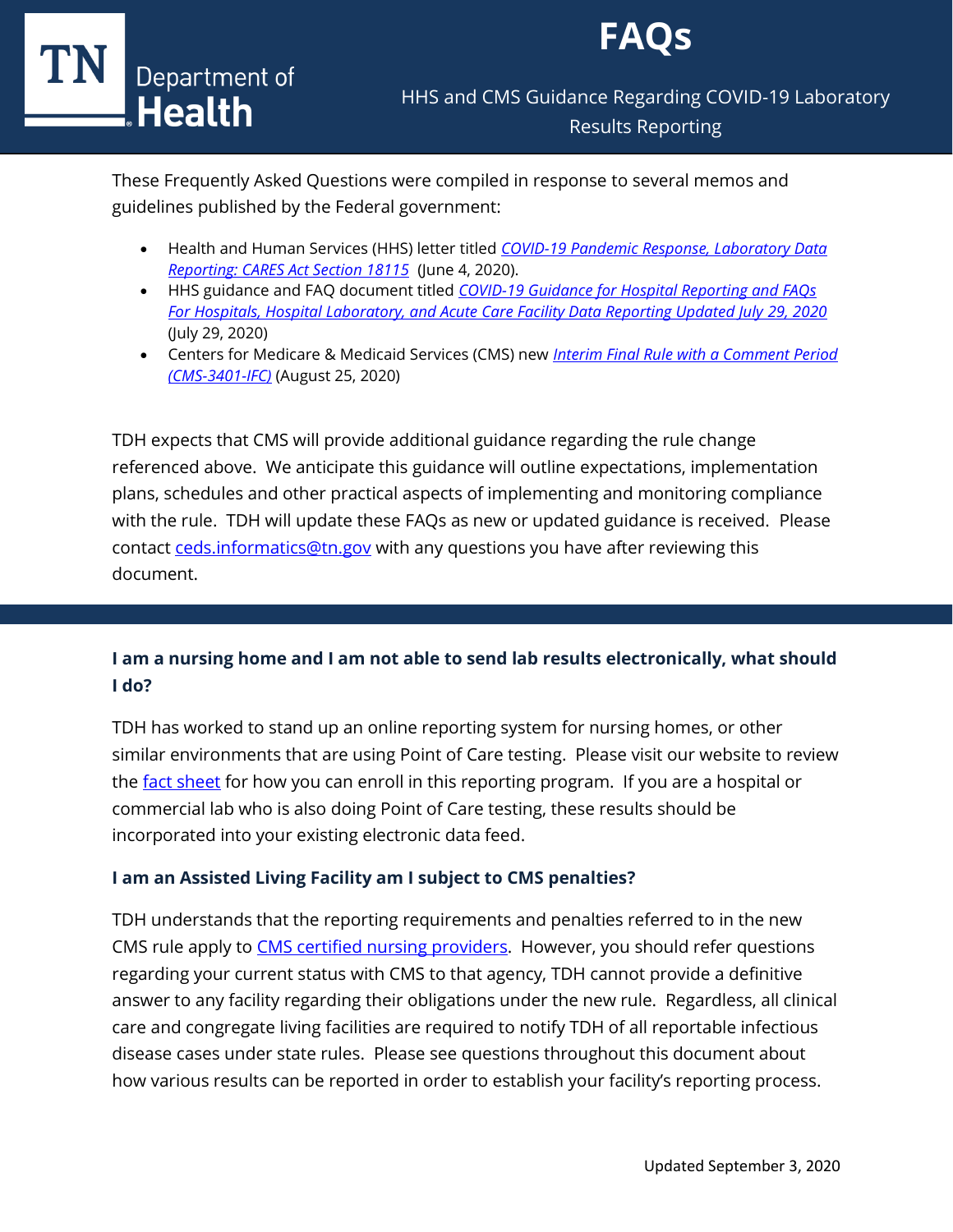

# TIN Department of

HHS and CMS Guidance Regarding COVID-19 Laboratory Results Reporting

# **I am reporting to the health department all of my test results but I cannot send all of the information they require or I cannot add in the newly requested data elements and order questions, will I be penalized?**

TDH's current understanding is that not reporting is what will be penalized, not the method or content. If you are not reporting all of your relevant lab results to TDH, you could be subject to penalties. If you are reporting results without the minimum data elements (test performed, ordering and performing facility information, test result, and patient name and DOB) then you might not meet the reporting requirement. If you are able to report the minimum data elements but not the additional demographic and "ask on order entry" (AOE) questions, you are likely meeting the reporting requirement and will therefore not likely be penalized.

### **What if we cannot send the required information?**

The expectation of the Federal government and State of Tennessee is that you make all reasonable efforts to collect and send the information required. This may mean making changes to your laboratory operating systems, order submission forms, and other protocols. Please refer to **HL7 Version 2.5.1 Lab Order Interface Implementation Guide** for more information.

# **What if we already collect this information and are ready to add this to our TDH reporting?**

Please do not make any changes to the data files or messages you are currently sending to TDH. TDH is currently working on technical guidance to meet these requirements as well as a partner engagement roll-out plan. However, if you feel that your data files or messages meet the new requirements, emai[l ceds.informatics@tn.gov.](mailto:ceds.informatics@tn.gov) We will contact you about receiving test messages.

The emergency use template does not currently support the reporting of some of the HHS data requirements. TDH can only support the reporting of all HHS data requirements via HL7 electronic laboratory reporting.

# **We can collect and send the information but our submitters do not send us this data. What should we do?**

The expectation of the Federal government is that you make all reasonable efforts to collect and send the information required. This may mean making these fields required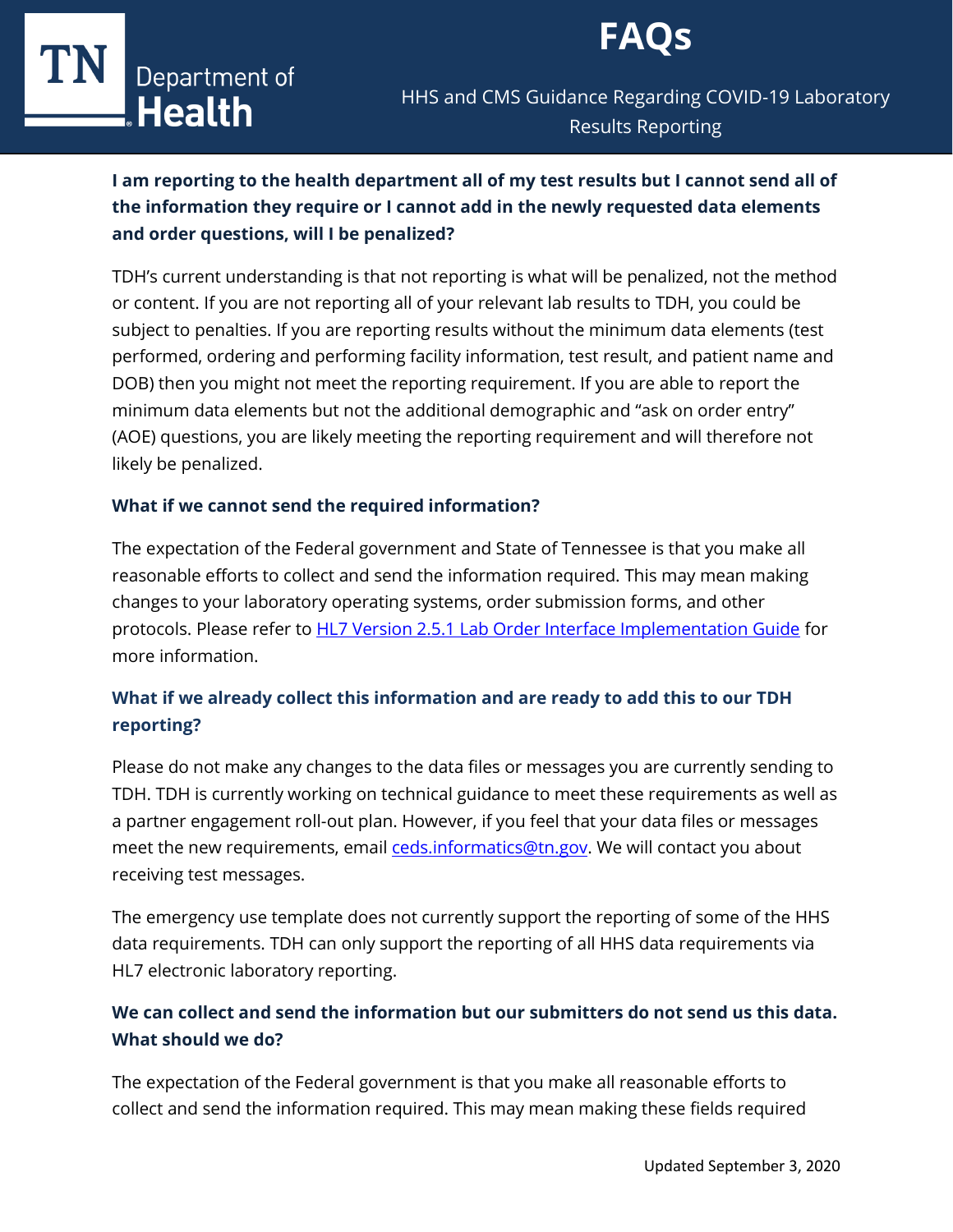

# HHS and CMS Guidance Regarding COVID-19 Laboratory Results Reporting

from submitters ordering tests from your lab. This could also require changes to your technology systems to collect and store this information. Please refer to [HL7 Version 2.5.1](https://www.hl7.org/implement/standards/product_brief.cfm?product_id=152)  [Lab Order Interface Implementation Guide](https://www.hl7.org/implement/standards/product_brief.cfm?product_id=152) for more information.

### **What if my laboratory tests specimens for multiple states?**

If you already have an electronic reporting process established with TDH, we would prefer that you make updates to that established process. It is possible to onboard reporting with these new standards through the Association of Public Health Laboratories' AIMS platform in order to report to multiple states via one feed. However, you would need to maintain your current TDH reporting until this new process is vetted and validated by TDH. You cannot onboard for COVID only via AIMS if you already report more conditions to TDH via an established electronic process.

# **Do I need to report the "ask on order entry" (AOE) questions on all lab results I report to TDH?**

In general, no, the AOE questions only apply to COVID-19 associated test orders and their corresponding results. However, pregnancy status is included in the AOE questions and is also a required field to be reported on all HIV, STD, and Hepatitis test results in Tennessee.

# **My lab test for other diseases and conditions besides COVID; do I need to report these?**

Yes, laboratories are responsible for reporting all diseases and conditions of public health importance including conditions like *E. coli*, Lead, TB, West Nile Virus among many others. The full list of reportable diseases is available on the TDH [website.](https://www.tn.gov/content/dam/tn/health/documents/reportable-diseases/2020_List_For_Laboratories.pdf) Additional information on disease reporting in Tennessee can be found on our website at: [https://www.tn.gov/health/cedep/reportable-diseases.html.](https://www.tn.gov/health/cedep/reportable-diseases.html) Please contact [ceds.informatics@tn.gov](mailto:ceds.informatics@tn.gov) as soon as possible if you are not currently reporting all reportable diseases.

### **How do I prepare to onboard for HL7 ELR?**

If you are thinking about developing the capability to send HL7 ELR messages, please refer to TDH's [current requirements](https://www.tn.gov/health/cedep/meaningful-use-summary/laboratory-result-reporting.html) to ensure that you can meet these standards. Additionally, HL7 (the organization) hosts collaborative sites that maintain working guidance for HL7 standards and these pages have been updated to reflect the **current requirements** for COVID results.